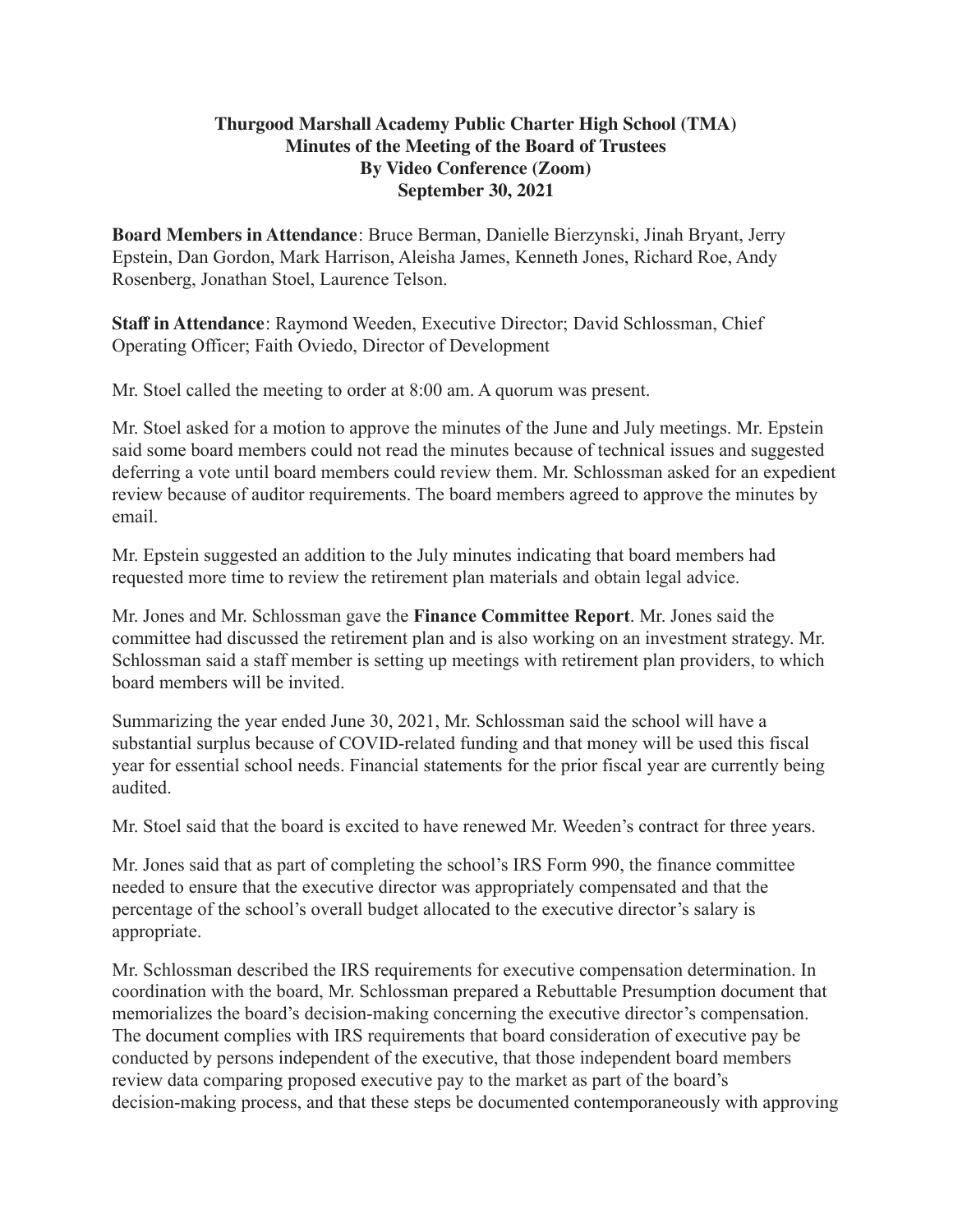the new executive compensation package. Mr. Stoel asked for a motion to approve the chair's signing of the Rebuttable Presumption for the executive director's 2021-2024 contract on behalf of the board. Mr. Jones made the motion. Mr. Berman seconded the motion. Mr. Stoel took a roll call vote, and the motion carried unanimously.

## Mr. Weeden gave the **Executive Director's Report**.

Enrollment

- Enrollment is 343 students at present (the official enrollment is established in early October)
- Currently, 279 students are on track to graduate in four years, including new  $9<sup>th</sup>$  graders who may not all be on track by the end of the year
- 51 students one year off track
- 5 students 2 years off track
- 4 students 3 years off track
- Pandemic barriers account for the off-track statistics: students now significantly off-track were among the most difficult to engage meaningfully in distance learning despite a consistent effort by the school
- 97 9<sup>th</sup> graders are new to the school, 31 9<sup>th</sup> graders are repeating the grade for the 2<sup>nd</sup> or  $3<sup>rd</sup>$  time (also largely a function of pandemic challenges)
- A new school policy requires students to repeat only courses they failed—if they passed a credit, they keep a credit. As a result, some students are able to get back on track with night or summer school credit recovery--a step the school expects will motivate students who might otherwise stagnate

## COVID

- Many students are missing school because they are unvaccinated and have been in close contact of people who have tested positive. Many families are still not comfortable getting their children vaccinated, or students themselves are vaccine-hesitant. All athletes must be vaccinated as of November 1. Until the vaccination rate increases, students may still be missing school due to exposure when DC Health guidance would permit vaccinated students to attend
- $\bullet$  90% of staff is vaccinated
- The school tested more than 150 people in three weeks and only one test was positive, indicating transmission in the building is nearly very low

Ms. Bierzynski asked about the possibility of a student vaccination mandate. Mr. Weeden said the student-athlete mandate is helpful and he hopes that the Mayor will push an overall student mandate. Ms. Bierzynski asked what the school is doing to support students who are required to stay home. Mr. Weeden said the first concern is ensuring students ill with COVID-19 get well. He said the students under quarantine are still using the Canvas course management software, so they can communicate with teachers and download assignments. The school is not encouraging hybrid instruction because experience is showing the approach does not work well when most of the student body is learning in person.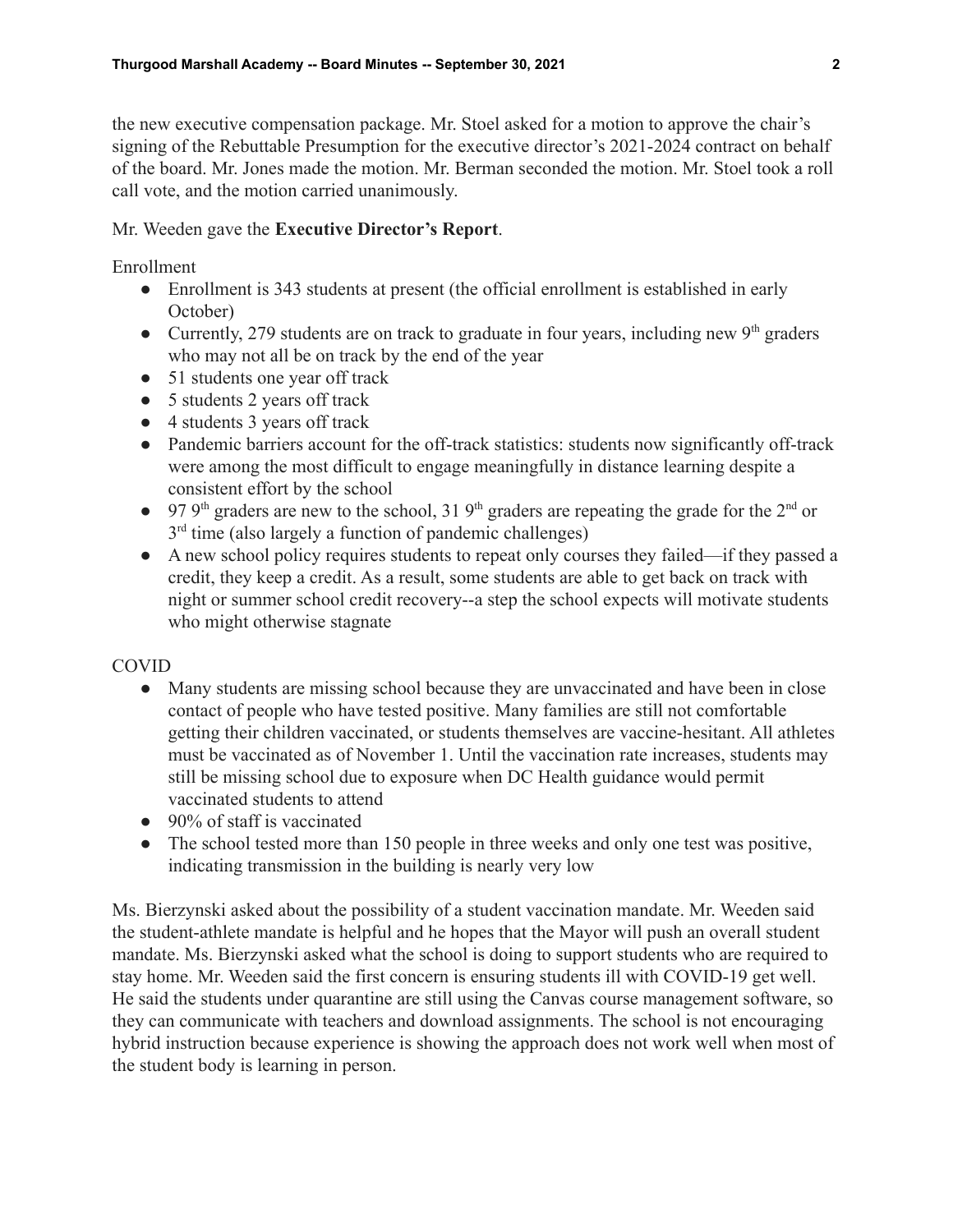Mr. Epstein asked about lower enrollment than in previous years. Mr. Weeden said the school has no more ninth-grade seats available and there is a waitlist of about 20 for ninth grade. This suggests the decline is pandemic-related and the school can build toward greater enrollment in the future. Mr. Weeden said the school has changed its enrollment policy to accept students after November 1 if seats open up. He tentatively predicted that the  $10<sup>th</sup>$  and  $11<sup>th</sup>$  grades will grow because of the school's new way of managing credit recovery.

Ms. Bryant asked if vaccination for staff is mandatory and whether staff attrition will result. Mr. Weeden said vaccination is mandatory and so far, one staff member has left voluntarily. Other staff may be terminated if they do not comply, but the number is expected to be low.

Mr. Gordon asked for a comparison of grade-level enrollment and asked if students who were not engaged during the pandemic had become re-engaged. Mr. Weeden said attendance is very high this year for in-person learning among students who were less engaged during distance learning.

Mr. Gordon asked what the school is doing to encourage student vaccination. Mr. Weeden said mandating student-athlete vaccination is helpful. The school is also considering incentives, is asking some students to develop PSAs and is trying to figure out how to make data public to encourage parents to get children vaccinated. Thurgood Marshall Academy also served as an official DC vaccination center from late August through September (the duration of the DC program). Nevertheless, Mr. Weeden estimates that only about 15% of students are vaccinated, but they are just starting to collect data. Ms. Telson asked about incentives for vaccination. Mr. Weeden said DC has given students gift cards and Apple air pods and entered them in a drawing for college scholarships. TMA has provided its own gift cards and earbuds. Mr. Weeden said incentives have not been particularly effective and that the real incentive is keeping students in school so they can learn.

Ms. Bryant expressed appreciation of Mr. Weeden and the school staff for their work to reopen. Mr. James added her appreciation and said her daughter is happy to be back at school in person.

Academics

- Parent-teacher conferences coming up soon via Zoom
- Wednesdays TMA is dismissing students at 12:30 for staff professional development
- Four Wednesdays per quarter will have a modified schedule with afternoon programming including college prep tailored for all grade levels as well as individual and small group tutoring and academic support
- Credit recovery opportunities will begin in the afternoon so students can get back on track sooner

Mr. Gordon asked about how to support staff. Mr. Weeden said leadership is working to check in on the mental health of staff and encourage staff to get outside, leave early when possible, and take advantage of other supports. A staff survey is forthcoming.

Mr. Weeden reported on the status of the grading-for-equity process. For example, instead of 0-100 scale, grades are now on a 0-4 scale. A tailored grading-for-equity approach will be implemented next year.